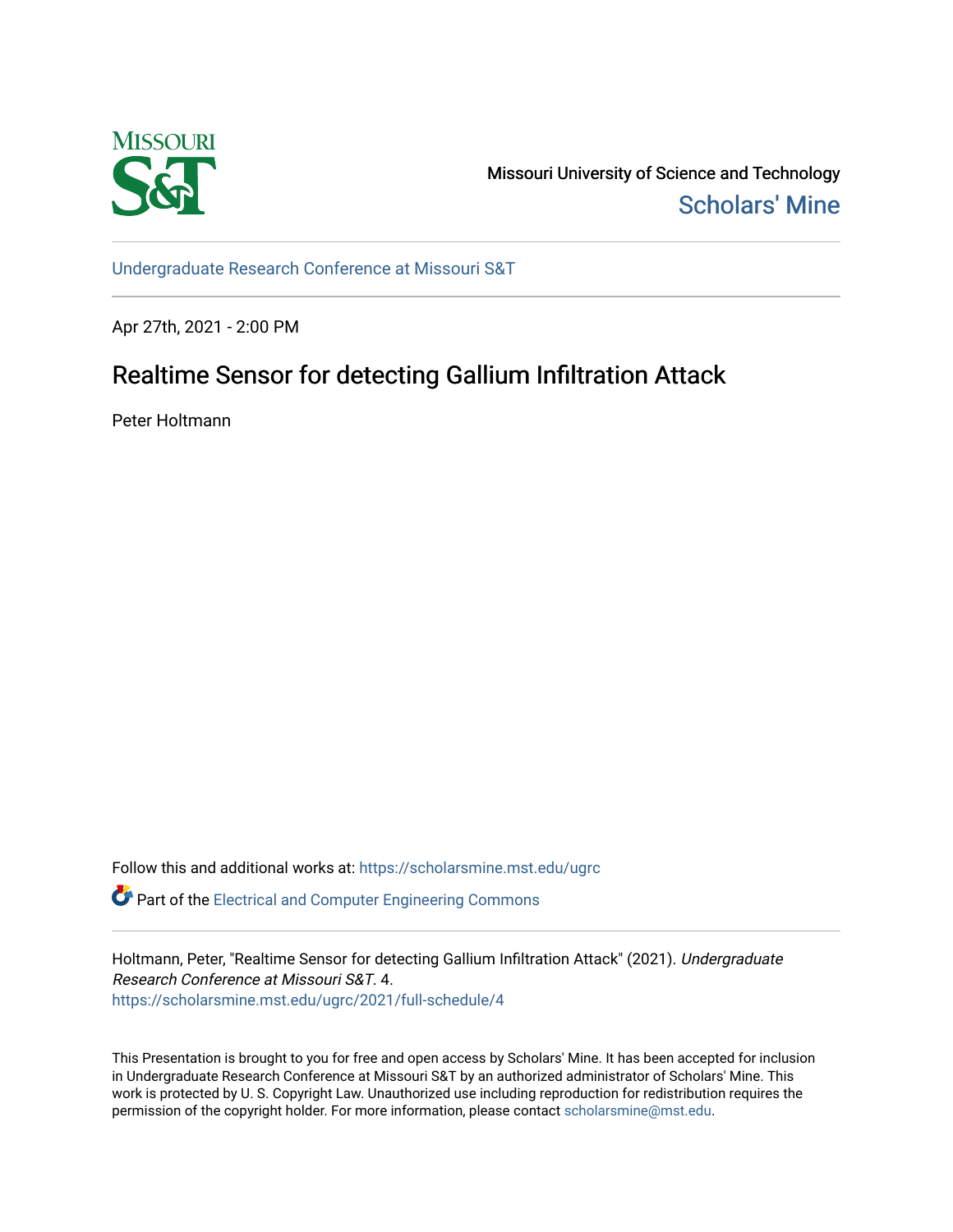# Applied Machine Learning for Detection of Gallium Infiltration Attacks on Aluminum Alloys Common to Military Structures

Peter Holtmann

*Lightwave Technology Laboratory Missouri University of Science and Technology* Rolla, Missouri, USA

*Abstract*—The proposed research is to create a real-time sensor for detecting aluminum degradation due to gallium infiltration attacks, specifically in military vehicles and structures. Gallium acts as a poison to aluminum, leading to catastrophic failures of structural integrity. The proliferation of educational material on this subject raises security concerns for the United States Military, where nearly all structures utilize aluminum due to its high-strength, light-weight profile. Utilizing fiber Bragg grating (FBG) sensors and machine learning techniques, this research aims to develop a real-time sensor to detect these attacks.

*Index Terms*—Gallium Attack, Aluminum Alloy, Structural Integrity, Cantilever Beam, fiber Bragg grating, Machine Learning

#### I. INTRODUCTION

G ALLIUM is pure poison to aluminum. It<br>penetrates the protective aluminum oxide ALLIUM is pure poison to aluminum. It layers, disrupting the interfaces between the metal microcrystals resulting in catastrophic mechanical failures of defensive military armors. Due to the nature of our military, this interaction between gallium and aluminum poses an impending threat. Aluminum alloys are common to nearly all military structures and given that gallium can be machined into frangible bullets utilizing cheap and readily available supplies, the danger is obvious. Coupling this with the widespread evidence of the effects gallium has upon aluminum, the threat becomes immanent. To oppose this issue, optical fibers utilizing fiber Bragg gratings are proposed in order to monitor the structural health of aluminum alloys common to military structures and vehicles.

#### *A. Aluminum Use in the Military*

From the early 1900s until the present day, aluminum has been the primary material used in a wide variety of military vehicles and structures. Most recently, military combat vehicles and structures have deployed 5xxx series strain-hardenable alloys that offer similar ballistic merit to steel at a reduced weight. Military applications that require improved ballistic protection employ 7xxx series heat-treatable

alloys, which offer enhanced ballistic merits compared to their steel counterparts. While strength is a large deciding factor on the materials used in military applications, several other criteria are also used to determine the optimal choice for a material selection. Strength must be maintained through the various stresses that the vehicle or structure will encounter, whether from extensive use or corrosive environments. The material must also be resistant to extreme conditions such as harsh temperatures and humidity for extended periods after being assembled. During storage, the material must retain all properties to prevent mechanical failure or corrosion. Other advantages of aluminum over other materials include its increased rigidity over steel and its lack of low-temperature embrittlement. As for the main applications of aluminum in the present-day Army, it is often used in military vehicles and structures due to its increased mobility, transportability, ease of maintenance, and the ability to deploy the vehicle or structure in aquatic situations. Support vehicles, primarily used in the transportation of materials, equipment, and personnel, are commonly built out of aluminum 5xxx series alloy sheet metal with extrusions commonly machined from aluminum alloys 6061-T6 and 6063-T5. While vehicles that will remain on the ground are typically made of aluminum sheet metal and extrusions, any vehicle that will serve as either aquatic or partially-aquatic are made of welded aluminum 5xxx series alloy. Other uses of aluminum alloys within the Army include structures such as the Army mobile floating assault bridge, the armored vehicle-launched bridge, footbridges, and common ordnance. The Army mobile floating assault bridge, which serves as a floating bridge or ferry for military vehicles, is composed of 5456-H343 aluminum sheet metal as the hull and deck and 6061-T6, 2014-T6, or I5456 alloys for the framework. The armored vehiclelaunched bridge uses 6061-T6 or 2014-T6 alloys for extrusions of its structure, allowing the bridge to be lightweight enough to be mobile while still retaining the necessary strength for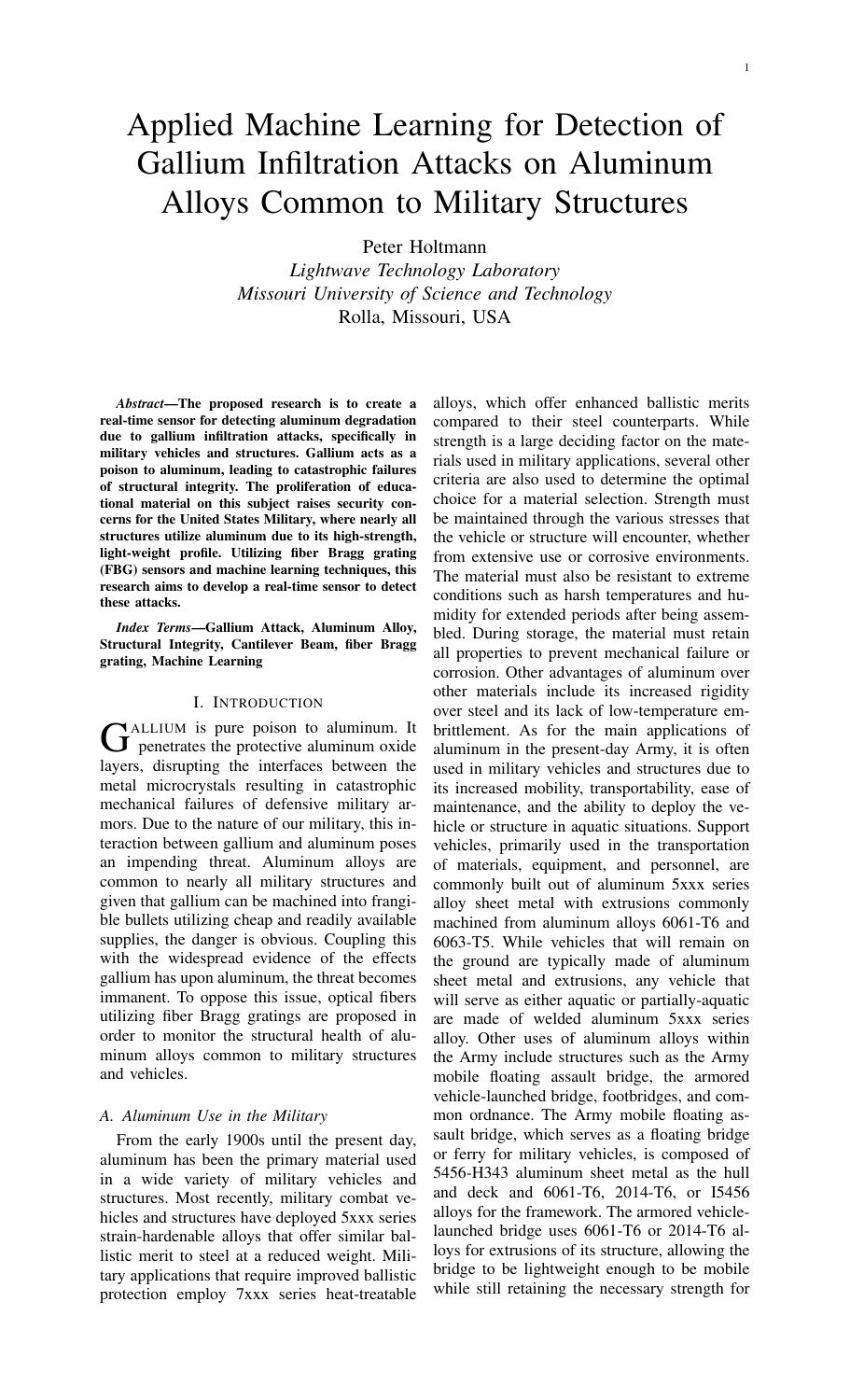the structure. Any of the various footbridges in commission all use 2014-T6 extrusions that are welded to the main framework to maintain adequate strength. Overall, aluminum is seen in a wide variety of military applications due to its comparable strength and reduced weight to other metal alloys. This improved weightto-strength ratio is extremely important for the mobility, floatability, and transportability of these vehicles and structures. While the types of aluminum alloys used in each application may vary depending on military specifications, the threat of gallium-based attacks remains constant for all cases and must be addressed proactively [2].

#### *B. Fiber Bragg Grating*

The proposed technology relies on two fiber Bragg grating sensors (FBG) that will be mounted orthogonal to one another. An FBG is a specialized type of Bragg reflector that has been etched into an optical fiber, allowing for the monitoring of strain and temperature changes to the mounted surface. Depending on the magnitude of the strain or temperature change, the sensor will reflect varying wavelengths of transmitted light which can then be analyzed through machine learning techniques in order to determine the location, size, and magnitude of the applied strain. Mathematically, the Bragg formula describes the wavelength shift of the reflected light:

$$
\frac{\Delta\lambda_B}{\lambda_B} = (1 - \rho_e)\epsilon + (\alpha_\Lambda + \alpha_n)\Delta T \quad (1)
$$

, where  $\lambda_B$  is the Bragg wavelength,  $\Delta \lambda_B$ is the change in the Bragg wavelength,  $\rho_e$  is strain optic coefficient,  $\epsilon$  is the applied strain,  $\alpha_{\Lambda}$  is the thermal expansion coefficient of the optical fiber,  $\alpha_n$  is the thermo-optic coefficient, and  $\Delta T$  is the change in temperature.

While there are conventional strain sensors employed by the military, the proposed technology offers significant advantages over any electrical system. First, this technology can be specifically designed and tailored to assess the progress of gallium-induced metal cracks versus those from wear-and-tear or mechanical fatigue. Next, the proposed optical fiber system is a miniature, embeddable, noninvasive, reliable, and user-friendly technology that can be massproduced at low costs. The power consumption of this technology is minute compared to conventional systems. Additionally, the system also will allow for real-time interpretation of the test results, even when the structure or vehicle is in use. The use of fiber optics allows for transmission of sensed information over long distances in difficult environments (e.g. through small holes, underground, ect.). Lastly, since the system is based on optical fibers

rather than electric wires, the system is immune to electromagnetic interference and poses no ignition threat when mounted near flammable materials or in explosive environments.

#### II. SUPPORTING RESEARCH AND RESULTS

The sensing technologies utilized in this project are in no way new. Bragg reflectors have been used in countless sensing technologies to gather data on strain and temperature change. The noteworthy research being conducted in this project, therefore, is the application of machine learning algorithms to the FBG sensors that enable specified detection of gallium attacks. Coupling these two established technologies allows for more robust, trustworthy results that are necessary for the strength of the US Military. However, since previous work has been conducted that explores the use of fiber Bragg gratings in structural health monitoring, this project has been built off of these findings.

#### *A. Structural Health Monitoring using FBGs*

Fiber Bragg grating was first demonstrated by Hill et al. in 1978 through the use of intense Argon-ion laser radiation into a germaniadoped optical fiber. The researchers observed a reflection of the transmitted light that increased significantly over time, amounting to nearly all of the transmitted light within several minutes [8]. The etching in the core of the fiber, which can be thought of as a crystal lattice, acts as a stop-band filter. Thus, a narrow band of light spectrum is reflected by successive scattering from the variations in the fiber core's index [7].

Since Hill et al.'s breakthrough in 1987, one particular sector that has reaped the benefits of this technology is structural health monitoring (SHM). Numerous publications cite the use of FBG sensors as their main methodology of strain sensing and, when analyzed with algorithms, have been able to localize the damage to a structure.

Carvajal-Castrillon et al. in 2017 found implemented fiber Bragg gratings and nonsupervised classification networks in order to recognize different operational conditions of the wing of an unmanned aerial vehicle. The experiment resulted in five classifications of healthy operational conditions which, according to the researchers, could eventually be developed to perform effective damage detection in the vehicle through remote monitoring [1].

Moslehi, Black, and Faridian performed a similar experiment in 2011 in an attempt to create a real-time sensor to perform nondestructive evaluation on composite wings of military aircrafts. The research found that FBG sensors outperform typical strain sensors due to its better signal to noise ratio and electromagnetic interference insensitivity [3].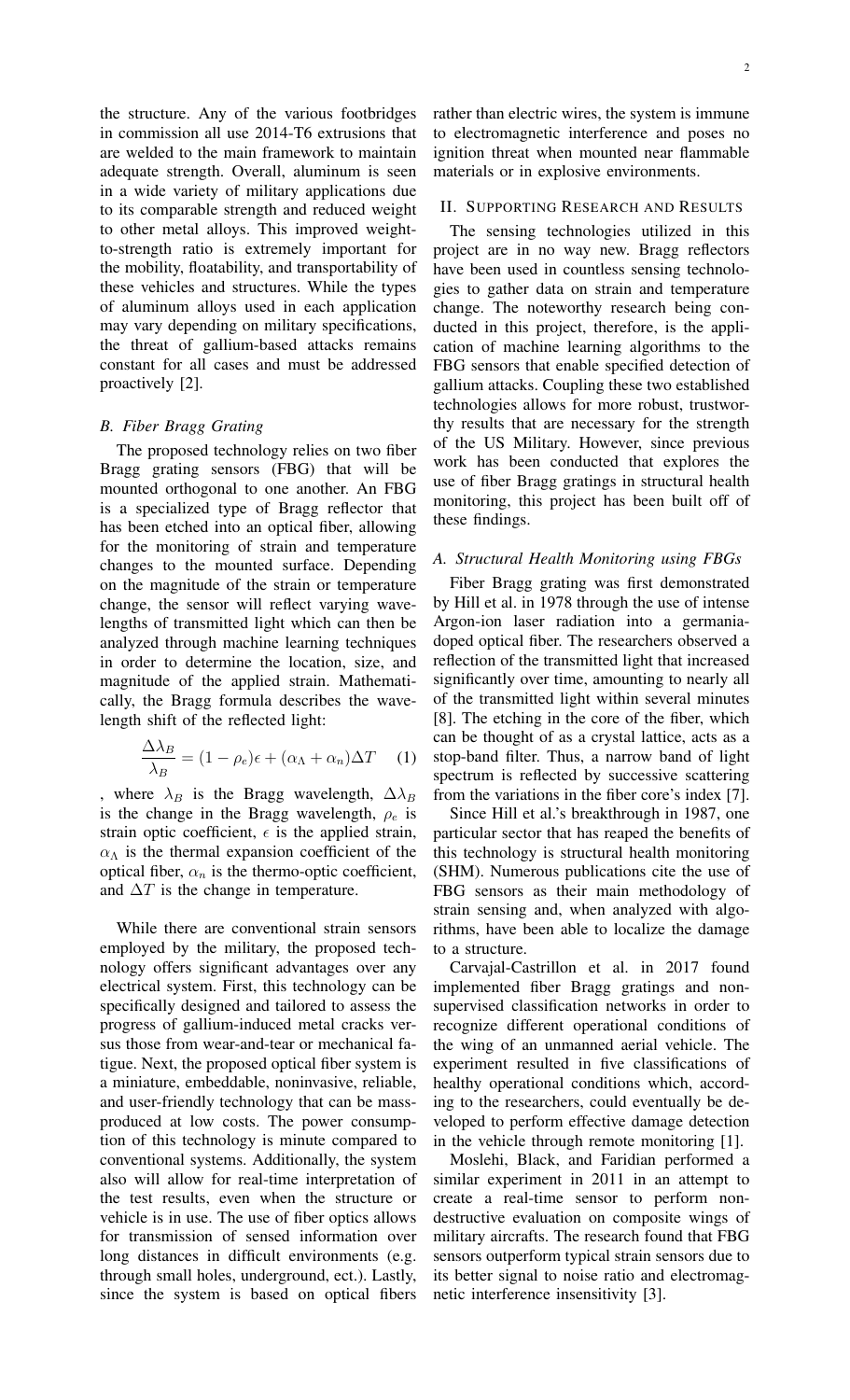

Fig. 1: Bragg reflectors are etched into the fiber core.

Kahandawa, Epaarachchi, Wang, and Lau in 2012 aimed to determine the reliability of FBG sensors within aerospace structures. Through experimentation, it was found that issues with embedding the sensor during the manufacturing process and internal damage to the fiber limit this technology to a laboratory setting, extinguishing hopes of utilizing generic FBG technology in military applications [6]. With a goal of widespread integration into military structures, reliability and durable packaging of the fiber system is crucial. One solution to the problem discussed by Kahandawa et al. is to ensure the consistent strength of the fiber itself. Davis et al. in 2012 investigated the durability of FBG sensors through various fabrication techniques. The findings of this research indicate that fibers which have the reflectors inscribed during the fiber fabrication process (referred to as Draw Tower Gratings by the authors) greatly outperform fibers that are cleaved, inscribed, and then spliced back together [4]. This finding renews the case for FBG sensors in military structures.

Each of these previous experiments displays valuable information to be used in this aim of creating a real-time sensor to detect gallium infiltration attacks. It is through these building blocks that the foundation for the gallium infiltration experiment is developed.

#### *B. Cantilever Beam Theory*

In order to efficiently simulate a gallium infiltration attack on a military structure, the experiment requires the aluminum alloys to experience transient vibrations so that meaningful data can be collected by the sensor. To best simulate a military structure under stress, several aluminum alloy plates will be mounted at one end to an optics table with the sensors attached on the fixed end. The opposite end will be free, essentially making the plate a cantilever beam with uniform mass. The vibrations will be induced on the free end. The

exact details of this process will be discussed more thoroughly in a later section. To justify the simulation as a cantilever beam, it is easy to argue that the wing of an airplane follows the general design of a long surface with a fixed end. Thus, the experimentation and training of the machine learning algorithm will be done using a cantilever beam apparatus, although the transfer learning of the network will allow for other shapes and apparatuses to detect gallium attacks with the same ease.

To better understand the physics of a cantilever beam, this project once again relies on previous experimentation. The governing equations of a cantilever beam with uniformly distributed mass are as follows:

$$
\frac{d^4Y(x)}{dx^4} - \beta^4Y(x) = 0
$$
 (2)

$$
\beta = \frac{\omega^2 m}{EI},\tag{3}
$$

where  $Y(x)$  is the displacement of the beam in the y direction at a distance x from the fixed end,  $\omega$  is the circular natural frequency, m is the mass of the beam per unit length,  $E$  is the Young's modulus of the material, and  $I$  is the moment of inertia. The closed circular natural frequency in closed form,  $\omega_{n}$ , can be found as

$$
\omega_{nf} = \alpha_n^2 \sqrt{\frac{EI}{mL^4}},\tag{4}
$$

where L is the length of the beam,  $\alpha_1 = 1.875$ ,  $\alpha_2 = 4.694$ , and  $\alpha_n \approx \frac{(2n-1)pi}{2}$  $\frac{-1}{2}$  for  $n \geq 3$ .

The damped frequency of the system is described as

$$
\omega_d = \omega_n \sqrt{1 - \zeta^2},\tag{5}
$$

where  $\zeta$  is the damping factor, which represents the ratio of the actual damping coefficient and the critical damping coefficient.

$$
\zeta = \frac{c}{c_c} = \frac{actual \ damping}{critical \ damping} \tag{6}
$$

The critical damping coefficient is simple to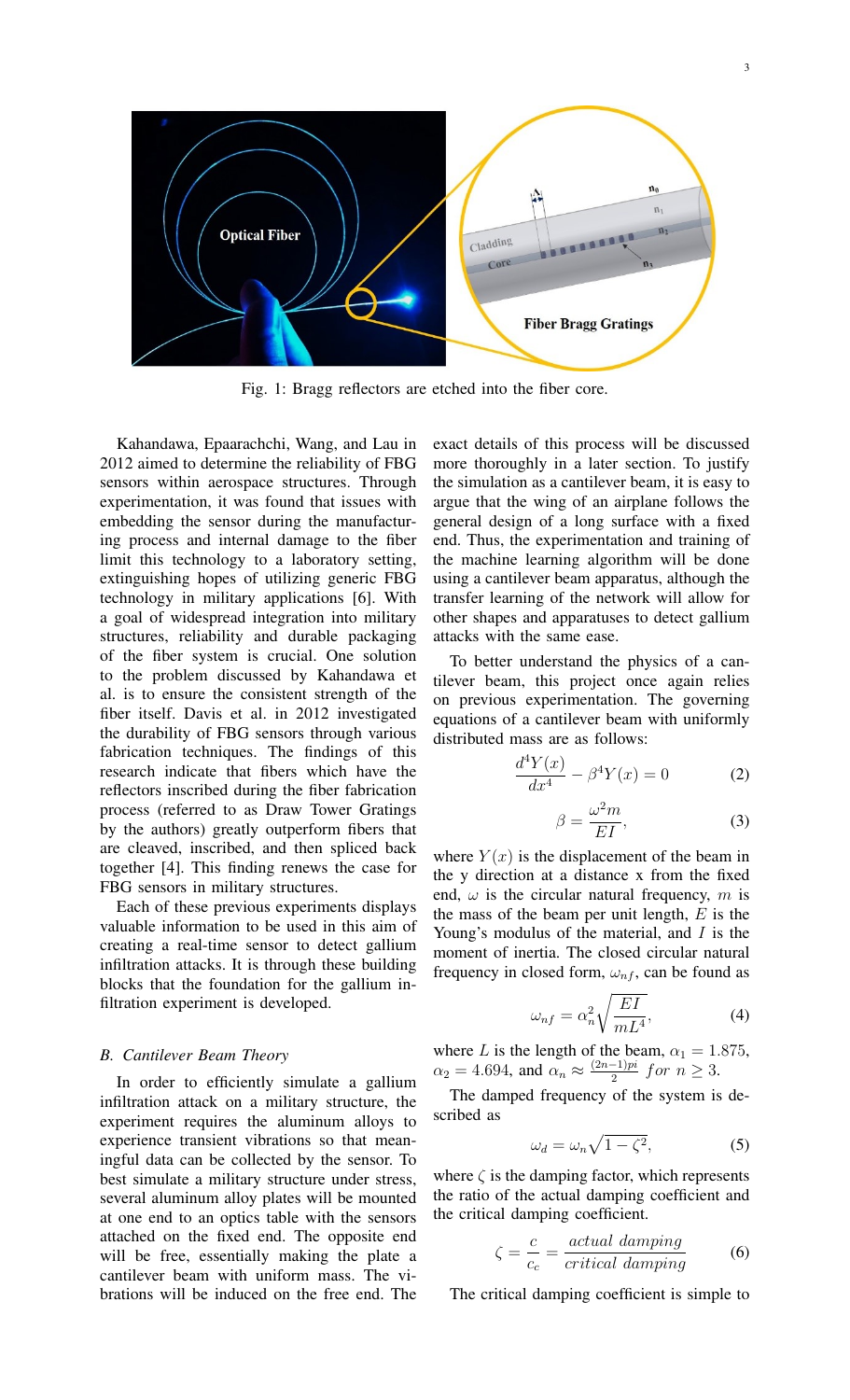

Fig. 2: Gallium-induced degradation of the alloy will be detected by the FBG, analyzed with machine learning techniques, and localized with the developed network.

determine, using

$$
c_c = 2\sqrt{km} = 2\sqrt{\left(\frac{3EI}{L^3}\right)m}.\tag{7}
$$

In relation to gallium infiltration attacks, there is an obvious relationship between the damping factor,  $\zeta$ , and gallium-induced degradation. As the aluminum plate is degraded, the actual damping of the system is expected to decrease, thus decreasing the damping factor and increasing the damped frequency, allowing it to approach the natural frequency over time. As the gallium continually corrupts the aluminum structure, the system is less damped, leading to a less stable system since it takes longer for the transient vibrations to settle. This is the clear relationship between galliuminduced degradation and the cantilever beam and illustrates why this simplified model of a gallium attack is so fruitful.

#### *C. Transfer Learning*

The governing principle of this research project is that of transfer learning. Transfer learning is a machine learning technique where an algorithm that is developed using one data set can be applied as a starting point or guide to another, similar data set. This allows for significantly reduced training time and increased accuracy. Research conducted by Zhang and Wang in 2020 showcase the advantages of utilizing transfer learning. In this study, a longgauge FBG and accelerometers were used to train a convolutional neural network (CNN) to identify damage within a steel I-beam. From here, transfer learning was then implemented by holding all but the final layer in the network's weights constant and then retraining the final layer to identify damage on a similar system, namely a T-shaped concrete beam. Results showed greater than 90% accuracy in damage

identification of the concrete beam, exceeding expectations of the researchers [9].

#### *D. Previous Experimentation from the Lightwave Technology Laboratory*

The Lightwave Technology Laboratory has performed several preliminary experiments that showcase the applications of strain measurements in various situations. Previous work includes research on traumatic brain injuries for the US Army, where a single FBG sensor was used to map 3-dimensional space through a series of machine learning algorithms. Also previously performed was preliminary tests in which a single FBG was mounted to a cantilever beam in order to verify that inducing transient vibrations in the beam will allow for proper identification of degradation within the plate through analysis of the damping factor.

#### III. EXPERIMENTAL DESIGN

The experimental design for the creation of the proposed technology follows three simple steps:

- 1) Optical fiber system assembly and verification. An optical fiber system will be assembled and then it will be verified that the system is capable of acquiring transient mechanical vibrations.
- 2) Machine learning algorithm selection and testing. A commercially available machine learning algorithm will be selected and tested against the mechanical vibrations. Correlation plots will be used to determine the prediction accuracies of the position and magnitude of the fatigue zones in alloys subjected to varying amounts of gallium infusions.
- 3) Widespread system integration planning. A plan and cost estimate to deploy the proposed optical fiber monitoring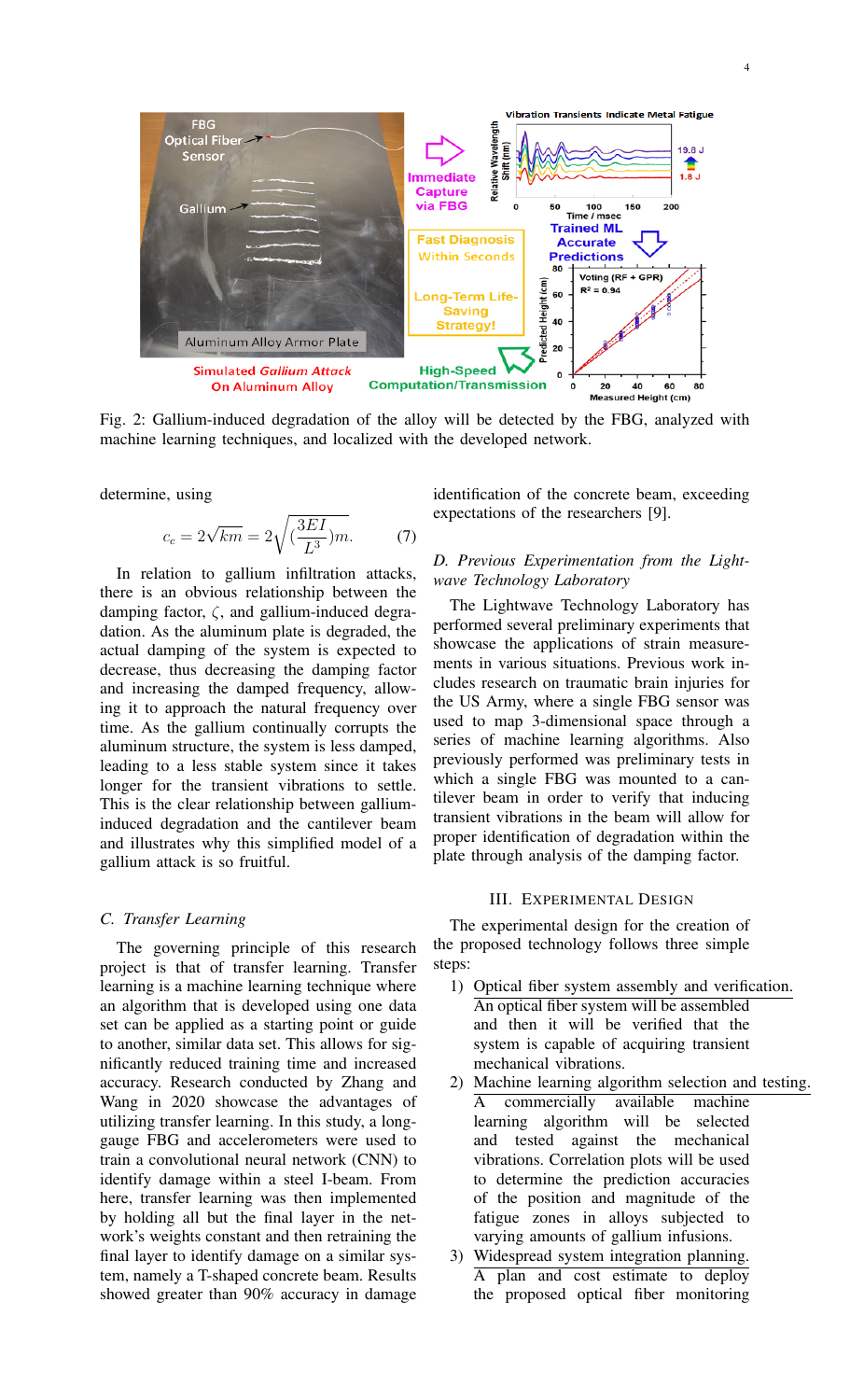

Fig. 3: A light source transmits a spectrum into the fiber's core. The Bragg wavelength is reflected back and received by the interrogator, allowing the machine learning algorithm to determine if any damage to the plate has occured.

systems in new and existing armor plates for periodic and continuous use.

Through each step, it is important to keep the end-consumer in mind. As such, the experimental design is made with the intention of using vetted systems and technologies, allowing for a more accurate collection of data and eventually a quicker large-scale implementation of this technology.

### *A. Optical Fiber System Assembly and Verification*

The first step towards the creation of the proposed technology is to fabricate and assemble the fiber system. While the Lightwave Technology Laboratory has the capabilities to fabricate FBGs in-house, the technology will be much more consistent with military values of vetted support networks if the FBGs are produced from a reputable source that has capabilities of mass production. As such, its been decided to use prefabricated fibers with two Bragg reflectors etched into the core. With the two Bragg reflectors separated with sufficient length, the fiber can be mounted in a way that the FBG sensors intersect orthogonal, allowing for data to be captured in a 2-dimensional manner across the surface of the aluminum.

With the fiber fabricated, it is then attached to an interrogation unit that can transmit a spectrum of light and record the reflected wavelength. This experiment will be using an interrogator with an included light source produced by BaySpec [5].

From this point, the experimentation can begin. In order to effectively simulate galliuminduced degradation of aluminum, grooves will be iterative machined into several aluminum alloys of consistent dimensions. With the aluminum plate mounted as a cantilever beam and the fiber mounted in the described configuration at the center of the plate on the fixed end of the beam, data can be collected in order to determine typical characteristics of aluminum

degradation. The aluminum plates measure 12" by 12" with a depth of  $\frac{5}{8}$ ". The grooves will be machined iterative, increasing the groove depth by  $\frac{1}{32}$  of an inch each time, for a total of fifteen iterations.

The collected data from the iterative groove testing will be applied to machine learning algorithms. These algorithms will characterize the vibrational data from each groove depth, allowing for accurate predictions of aluminum degradation induced by machined grooves. To apply this model to gallium attacks, transfer learning will be employed.

#### *B. Machine Learning Algorithm Selection and Testing*

Machine learning allows for the real-time interpretation of the vibrational data, resulting in better structural health monitoring. The selection and training of a machine learning algorithm is the main focus of this research. Furthermore, it is once again important to consider the consumer of this technology, namely the US Military. Doing so, the importance that tested and approved algorithms are chosen is obvious.

Before discussing the varying options of machine learning algorithms, the importance of machine learning in this specific application needs to be stressed. It would be a fair criticism of many projects to argue that machine learning is unnecessary. However, due to the vast quantity of different structures and vehicles that this technology is being developed for, it is crucial that the abilities of machine learning are utilized. For example, without machine learning, a different model would have to be developed for each circumstance that this sensing technology was deployed upon. Even small variations such as those between different aircraft models could make the sensing technology applicable to one system irrelevant to the next. By utilizing machine learning and transfer learning techniques, the technology is allowed to create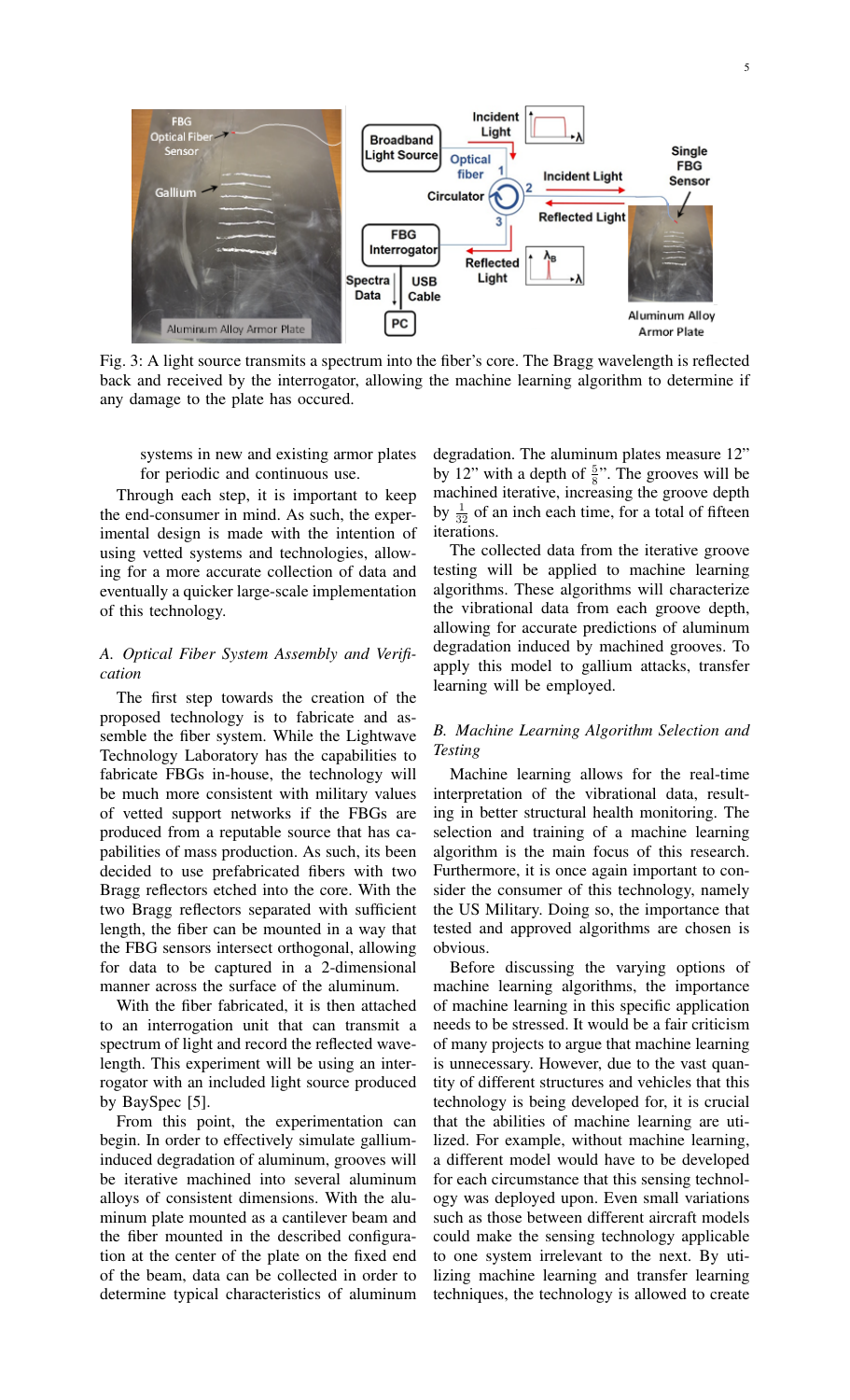a generalized algorithm that can then adapt to each circumstance that arises.

In order to best utilize the capabilities of transfer learning, this project aims to use a convolutional neural network (CNN). A CNN allows for the implementation of transfer learning, which as previously discussed will allow for fewer data sets to be collected once the gallium experiment begins. Once the vibrational data is collected from the groove experiments and a corresponding CNN has been developed, all weights of the neural network can be held constant besides those of the final layer and a new system can be trained using far fewer experiments in which actual gallium is applied to the aluminum plates. From here, the verification process is repeated and the prediction accuracies will be determined.

#### *C. Widespread System Integration Planning*

The final step in the creation of this technology will be the large-scale implementation of the sensor and machine learning algorithm within military structures. This includes the mass production of FBG sensors coupled with the interrogation unit, developed algorithm, and any software and user interface created. This turn-key solution will allow for quicker implementation and acceptance throughout the military.

#### IV. RESULTS & DISCUSSION

Current progress on the project is delayed due to lead times. At this point, all experimentation that has been conducted has been fairly basic. However, this unexpected time has allowed for better understanding on the topics of cantilever beam theory and the relationship between the gallium-induced degradation and the damping factor of the plate. Current work aims at creating a 3-dimensional model in COMSOL Multiphsics in order to simulate the groove experiment.

**NOMENCLATURE** FBG | Fiber Bragg Grating Abbr. SHM Structural Health Monitoring CNN | Convolutional Neural Network  $\lambda_B$  | Bragg Wavelength<br>  $\delta \lambda_B$  | Change in Bragg V Fiber Bragg Grating Fiber Bragg Grating Change in Bragg Wavelength  $\rho_e$  Strain Optic Coefficient  $\epsilon$  | Applied Strain  $\alpha_{\Lambda}$  Thermal Expansion Coefficient of the Optical Fiber  $\alpha_n$  Thermo-Optic Coefficient<br>T Temperature Temperature  $\Delta T$  Change in Temperature  $Y(x)$  Displacement of Cantilever Beam in y direction at x dis-Cantilever Beam Theory Cantilever Beam Theory tance from fixed end  $\omega$  | Circular Natural Frequency  $m$  | Mass of the Beam per unit length  $E$  | Young's Modulus I Moment of Interia  $\omega_{n}$  | Closed Circular Natural Frequency  $L$  | Length of Beam  $\omega_d$  Damped Frequency  $\zeta$  | Damping Factor  $c$  Damping Coefficient  $c_c$  | Critical Damping Coefficient

#### **ACKNOWLEDGEMENTS**

The author would like to thank the DEV-COM Army Research Laboratory for funding this research. In addition, the author would like to thank Dr. Jie Huang and Dr. Rex E. Gerald II for advising this research and Dinesh Alla and Yiyang Zhuang for assistance with fiber fabrication.